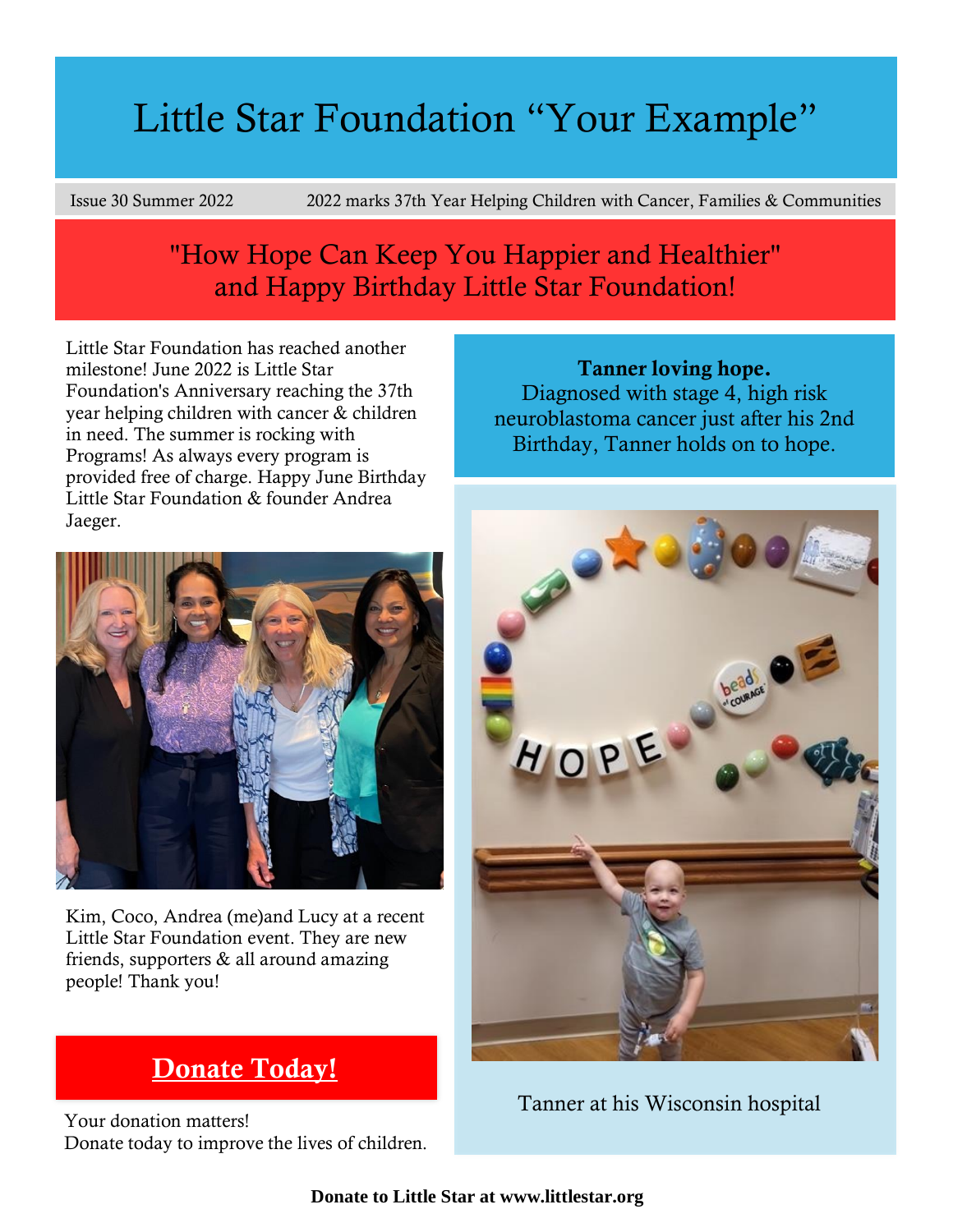As a kid & still in my adult life I rarely ever use the word "Hope." Faith, knowing, being & doing always seemed more practical, useful & purposeful for me. Plus when putting my energy, focus & confidence into doing what I believe to be God's Will I just never felt the need for the "hope of wishful thinking." But oh do I see the "Hope" kids hold on to. Beautiful, alive, vibrant Hope. When one gets to know Tanner like we have at Little Star Foundation it is easy to feel the Hope Tanner believes in. So in honor of Tanner, besides helping Tanner's family financially and in other ways, we are dedicating special pages to how Hope can help anyone.

A little about recently diagnosed with cancer, hopeful 2 year old Tanner: Tanner has a large tumor on his right adrenal gland & cancer spread into his bones, bone marrow, skull & he has a mass growing on his right cheek. Tanner's treatment will consist of chemo, radiation, surgery, stem cell transplant & immunotherapy over the next 18 months. Tanner's older brothers, Henry 6 & Hudson 4, love Tanner dearly. We are doing all we can to help Tanner & his family. Help if you can too & enjoy embracing Hope, for you, for Tanner, his family, for all you love. Love is awesome too. Love makes the world better & brighter. :)

Dear Andrea, This donation is in memory of my father, Howard, who would have been proud of the tremendous work you are doing with your children. As you know, my Dad was an avid tennis player & sportsman & would have been proud to support all your efforts. Keep up the good work. Sincerely, Gary

Taylor Sill Performed at Andrea Jaeger Meet & Greet

#### Taylor is the 2022 Tucson Cinderella Miss

Andrea Jaeger-World Tennis Champion & Founder of Little Star Foundation/ www.littlestar.org Photo Credit: Jim Harris



#### Follow

Andrea Jaeger and Little Star Foundation on [Facebook](https://www.facebook.com/andrea.jaeger.142/) and [@littlestarfoundation](https://www.instagram.com/littlestarfoundation/) [@AndreaJaeger8888](https://www.instagram.com/andreajaeger8888/) on Instagram. ---------------------------

Posts include news inspirational devotions, special tributes & pictures.

---------------------------

Your donation will help bring important Long-Term Care, Better Quality of Life Programs & Emergency Care support to children with cancer. Donate today. Thank You!

Many people will appreciate the good work you are down for the less fortun to Thuke you  $1 cm \neq O1$  we S

"We appreciate all the hard work you, your staff and volunteers continue to do. We wish you all the best in these unique times. Very truly yours, Doug and Emily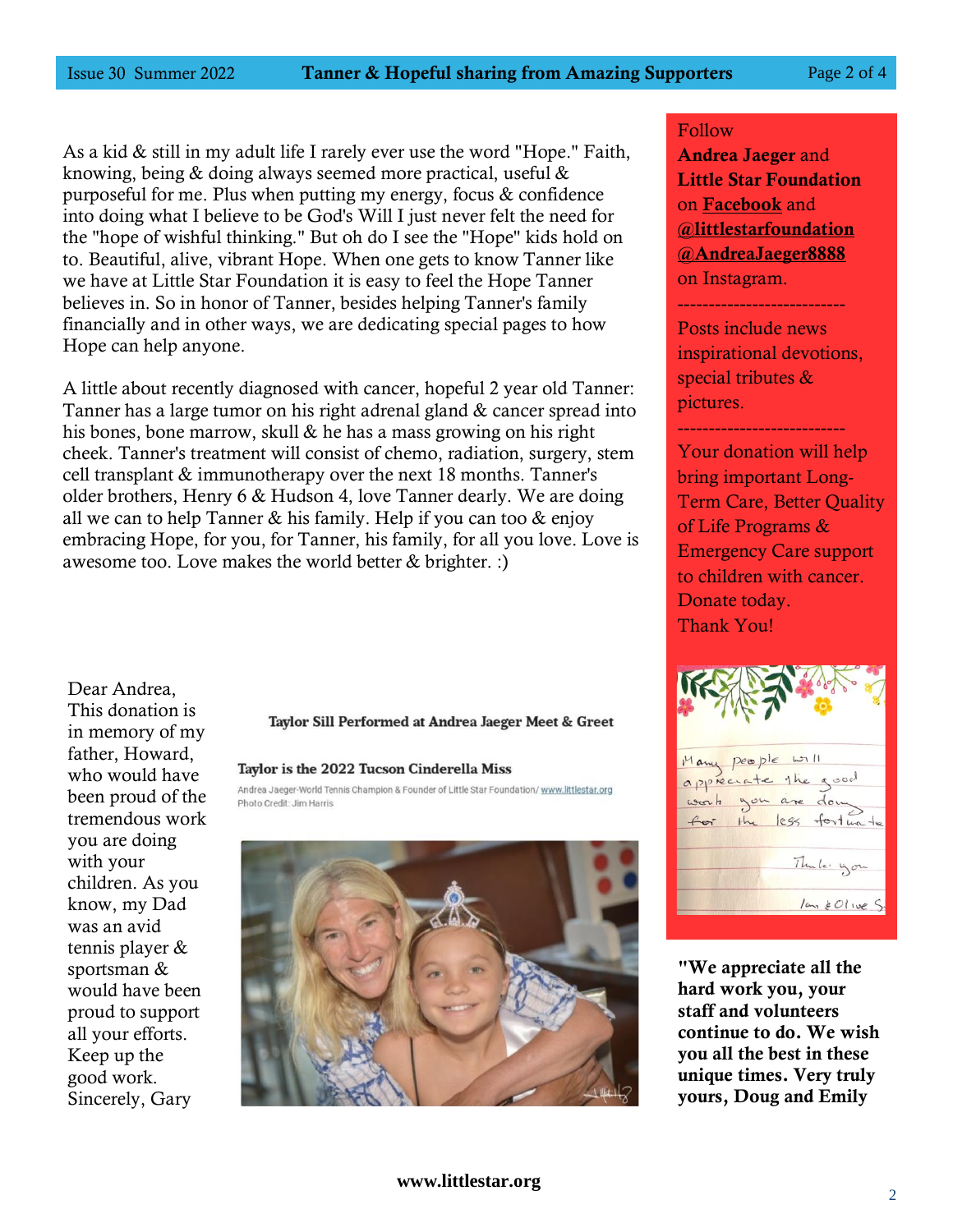#### Issue 30 Summer 2022 **Page 3 of 4** Page 3 of 4

To help bring hope that is more than positive thinking to your life here are article excerpts from "How Hope Can Keep You Happier and Healthier"

"Hope is a motivation to persevere toward a goal or end state, even if we're skeptical that a positive outcome is likely. Psychologists tell us hope involves activity, a can-do attitude and a belief that we have a pathway to our desired outcome. Hope is the will- power to change and the way-power to bring about that change.

From a Harvard study: They found those with more hope throughout their lives had better physical health, better health behaviors, better social support and a longer life. Hope also led to fewer chronic health problems, less depression, less anxiety and a lower risk of cancer.

Hope gets you unstuck and hope changes systems that seem stuck.

Regardless of how hard we try, we cannot eliminate threats to hope. Bad stuff happens. But there are the endpoints of persistent hope: We become healthier and our relationships are happier. We can bring about that hope by buoying our willpower, bolstering our persistence, finding pathways to our goals and dreams, and looking for heroes of hope. And just perhaps, one day, we too can be such a hero.

Be amidst a community of like believers, people have drawn strength, found peace and experienced the elevation of the human spirit, just by knowing there is something or someone much larger than them.

Forgive. It reduces depression and anxiety.

Choose a 'Hero of Hope.' (article concludes) If you don't have any of your own, look at Tanner's picture. Tanner exemplifies a true "Hero of Hope."



Tanner and his two brothers

You can help!

Donate what you can.

### Ways to Donate:

- You can donate any amount securely online at [www.littlestar.org](http://www.littlestar.org/)
- Want to send a check? Little Star's address:

Andrea Jaeger Little Star Foundation 174 Watercolor Way Suite 103 B343 Santa Rosa Beach, FL 32459 800-543-6565

- Ask Your Family, Friends, Company to match your Donation. \* contact Andrea Jaeger/Little Star directly at info@littlestar.org or at 800-543-6565
- Share this Issue of Little Star's Your Example.
- Donate any amount in celebration of or in memory of someone dear to you.



**[www.littlestar.org](http://www.littlestar.org/)**

**[www.littlestar.org](http://www.littlestar.org/)**